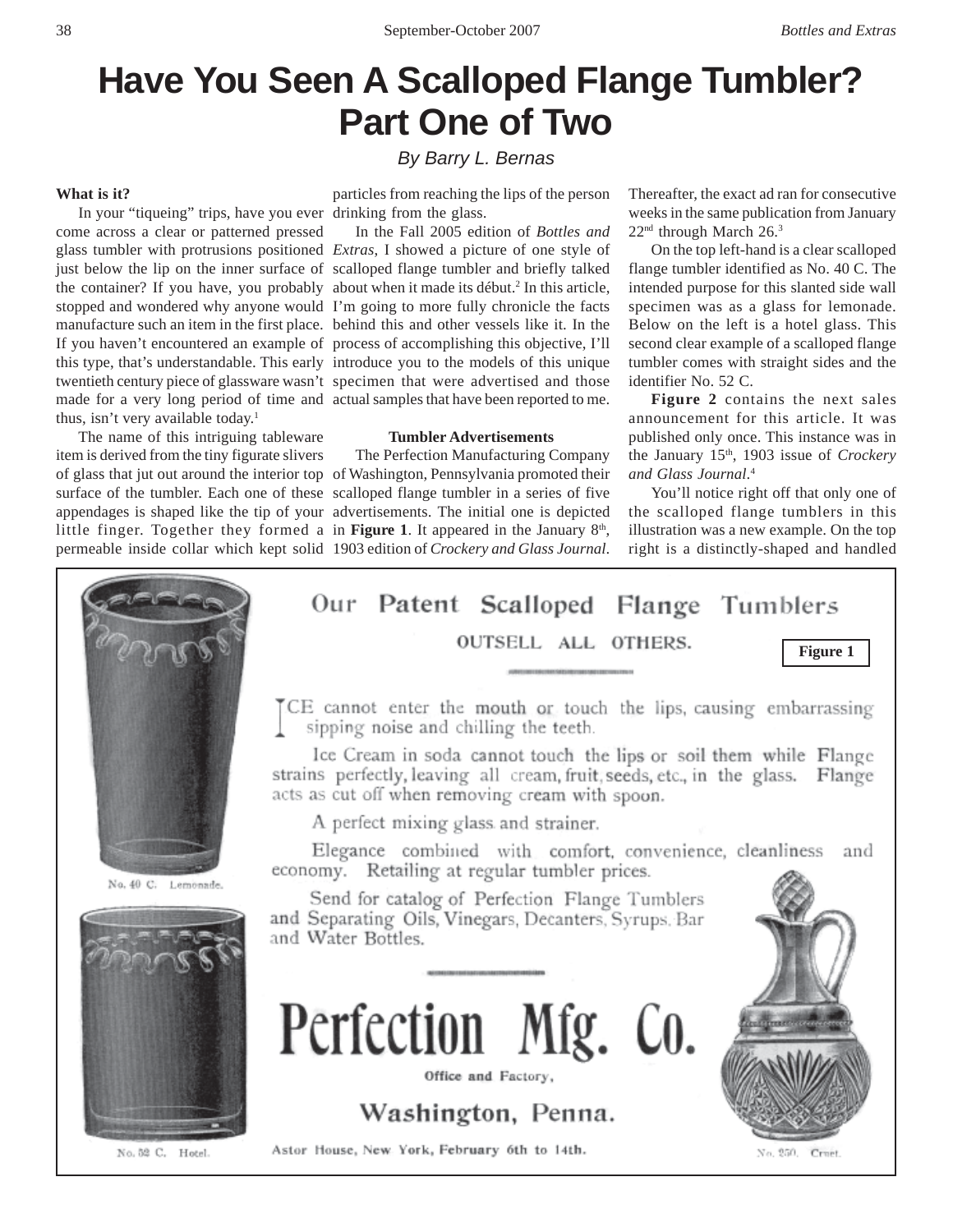

Ice cannot enter the mouth or touch the lips, causing embarrassing sipping noise and chilling the teeth.

Ice Cream in soda cannot touch the lips or soil them while Flange strains perfectly, leaving all cream, fruit, seeds, etc., in the glass. Flange acts as cut off when removing cream with spoon.

A perfect mixing glass and strainer.

Elegance combined with comfort, convenience, cleanliness and economy. Retailing at regular tumbler prices.

Send for catalog of Perfection Flange Tumblers and Separating Oils, Vinegars, Decanters, Syrups, Bar and Water Bottles,



version with no pattern on its outer surface. This specimen carried the designation No. 88 B and was to hold soda.

Starting with the April 2, 1903 issue of *Crockery and Glass Journal* and running weekly thereafter until May 21, sales



personnel at the Perfection Manufacturing Company changed the thrust of their two previous ads. Instead of the nearly exclusive emphasis on the scalloped flange tumbler, the updated consumer enticements simply included this novel item as one piece in a listing of the larger glassware product line available from this Borough of Washington concern.5

**Figure 3** is the fourth promotion in this series.<sup>6</sup> As you can see, it indicates scalloped flange tumblers came in various styles. Although not shown with this defining feature, the water or lemonade tumblers on the right in this ad were new to Perfection Manufacturing's group of products. Also, this electrotype is the first notice of a pattern being placed on a tumbler from this Washington business.

Beginning with the June  $11<sup>th</sup>$ , 1903 edition of *Crockery and Glass Journal* and going through August 13, the published copies of this trade publication carried the fifth edition of a differently styled marketing enticement sponsored by the Perfection Manufacturing Company. In them, the same No. 253 set appeared.<sup>7</sup>

# **Preparatory Comments**

In the tumbler sections that follow, I will show pictures of scalloped flange models that resemble the advertised examples in Figures 1-3. Along with the photograph, a description of the actual specimen will be provided.<sup>8</sup>

I think it is prudent to point out here that I only have the aforementioned ads to use as a comparative guide. As you will see, there are more variations of scalloped flange tumblers that have survived than were shown in this series of Perfection Manufacturing promotions.

Adding to this dilemma is the fact that I haven't located a copy of a product brochure from the Perfection Manufacturing Company. I'm sure if I had found one, the other styles of known glassware would likely have been listed therein along with their individual specifications as to height and capacity.

As a result of these limitations, an exact determination can't be made of which surviving tumbler within the next sections corresponds to which electrotype model in the aforementioned ads. Since precise details are lacking, any alignment I present is based solely upon my visual correlation.

# **Sources**

The photographs of scalloped flange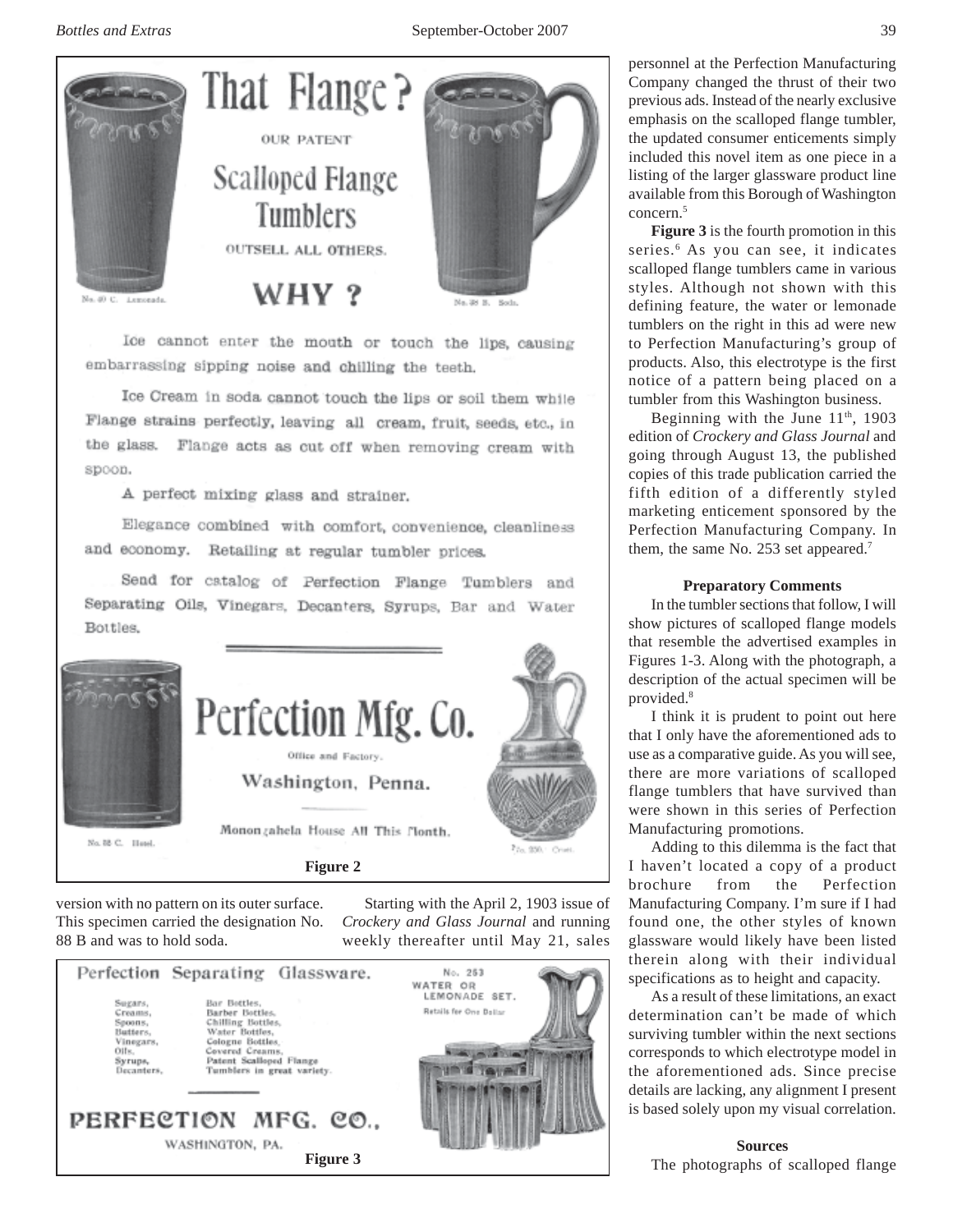

tumblers and their accompanying data sets that follow were either furnished by me or Adele and Orrin Klitzner of Andover, New Jersey.

#### **Tumbler One**

Marketing personnel from the Perfection Manufacturing Company advertised tumbler No. 40 C in their first scalloped flange sales enticement. **Figure 4** has a picture of three models, one of which likely corresponds to the top left illustration in the January 8, 1903 promotion. My best estimate is that the middle specimen is the viable candidate.

The central sample in Figure 4 is clear in color, 5 9 /16 inches tall and weighs twelve and three-fourth ounces. Its side wall angles inward from the tip of the lip to the bottom of the base. This part of the container is  $\frac{3}{16}$ of an inch in thickness. At the top, this scalloped flange model has an outer diameter of 3 5 /16 inches. Upon reaching the opposite edge at the base, the corresponding measurement is  $2 \frac{1}{8}$  inches.

There is a  $\frac{3}{8}$  inch thickness of glass at the bottom of this scalloped flange tumbler. The underneath portion upon which the vessel solidly rests has a  $\frac{1}{4}$  of an inch wide flat bearing surface. This feature is immediately succeeded by a  $\frac{1}{4}$  inch long indentation. The wall of this impression curves down and inward instead of descending in a straight or angled line. At its bottom edge, there is a flat and circularly shaped surface that is  $1 \frac{3}{8}$  inches in diameter. In the center of this feature, the embossed phrase (PAT APD FOR) is cut backwards. Of note, this announcement can be read correctly by looking down through the inside of the tumbler.`

The middle version in Figure 4 has a 14-fluid ounce capacity when filled to overflowing. Directly inside of its lip is a 3 /4 of an inch smooth circular region above the protruding border. Shaped in the form of a finger tip, fifteen sculpted objects are positioned on the inner surface of the glass. These are angled up and outward at about a thirty degree slant.<sup>9</sup>

The left-hand model in Figure 4 is the next eligible representative for a No. 40 C designation. This angled scalloped flange tumbler is 4 5 /8 inches in height, weighs eleven and one-fourth ounces and is 3 /16 of an inch in thickness along its body. Its lip has an outer diameter of  $3\frac{1}{4}$  inches while the same distance across the base measures  $2 \frac{5}{16}$  inches.

A  $\frac{7}{16}$  inch thick piece of glass appears at the bottom of this container. As with its center mate, a flat bearing surface of  $\frac{1}{4}$  inch width is the initial feature on the bottom side of the base. Next, a  $\frac{1}{4}$  inch circular depression ensues. The wall of this impression curves down and inward instead of descending in a straight or angled line. At its bottom edge, there is a flat and circularly shaped surface that is 1 5 /8 inches in diameter. In the center, the embossed phrase (PAT.APD.FOR) is cut backwards. As was the case on the first No. 40 C candidate, this patent announcement can be read correctly by looking down through the inside of the tumbler.

As you peer inside of the far left example in Figure 4, the first thing you see is a 3 /4 of an inch plain circular surface. It is followed by fifteen finger tip shaped objects that curve upward and out into the center of the glass. This model of scalloped flange tumbler holds eleven fluid ounces of liquid when computed at the top of the vessel.<sup>10</sup>

Completing the potential list for a No. 40 C designated scalloped flange tumbler is the right-hand specimen in Figure 4. This version is  $4\frac{1}{8}$  inches tall and weighs 11-ounces.<sup>11</sup> Its side wall is  $\frac{3}{16}$  of an inch thick. The outer diameter of the lip and base is  $3\frac{7}{16}$  and  $2\frac{3}{8}$  inches, respectively.

When you look at the lower side wall of this container, the first thing you encounter is a ½ inch thickness of glass. Unlike its compatriots on the left and in the center of Figure 4, the edge of the outer side wall on the far right specimen curves inward just above the bottom edge vice angling directly toward the juncture with the base. On the underneath portion, the first feature is a  $\frac{1}{4}$  inch wide flat bearing surface. Directly thereafter is a  $\frac{5}{16}$  of an inch deep circular area. The wall of this impression curves down and inward instead of descending in a straight or angled line. At its bottom edge, there is a flat and circular surface with a diameter of  $1 \frac{3}{4}$ inches. The center of this area has the embossed phrase (PAT.APD.FOR) cut backwards. This abbreviation and word set can be read correctly by looking down through the inside of the tumbler.

The interior of this scalloped flange tumbler has an <sup>11</sup>/16 of an inch long smooth circular surface at the top. Next, the finger tip-like objects project up and outward from the inner surface of the glass. These forms angle upward at an approximate thirty degree slant. Sixteen of them form the scalloped outline of the straining collar. When filled to the overflow point, this example has a capacity of 12-fluid ounces.<sup>12</sup>

#### **Tumbler Two**

The photograph in **Figure 5** seems to match the printed example of a hotel glass, labeled No. 52 C, in Figures 1 and 2.

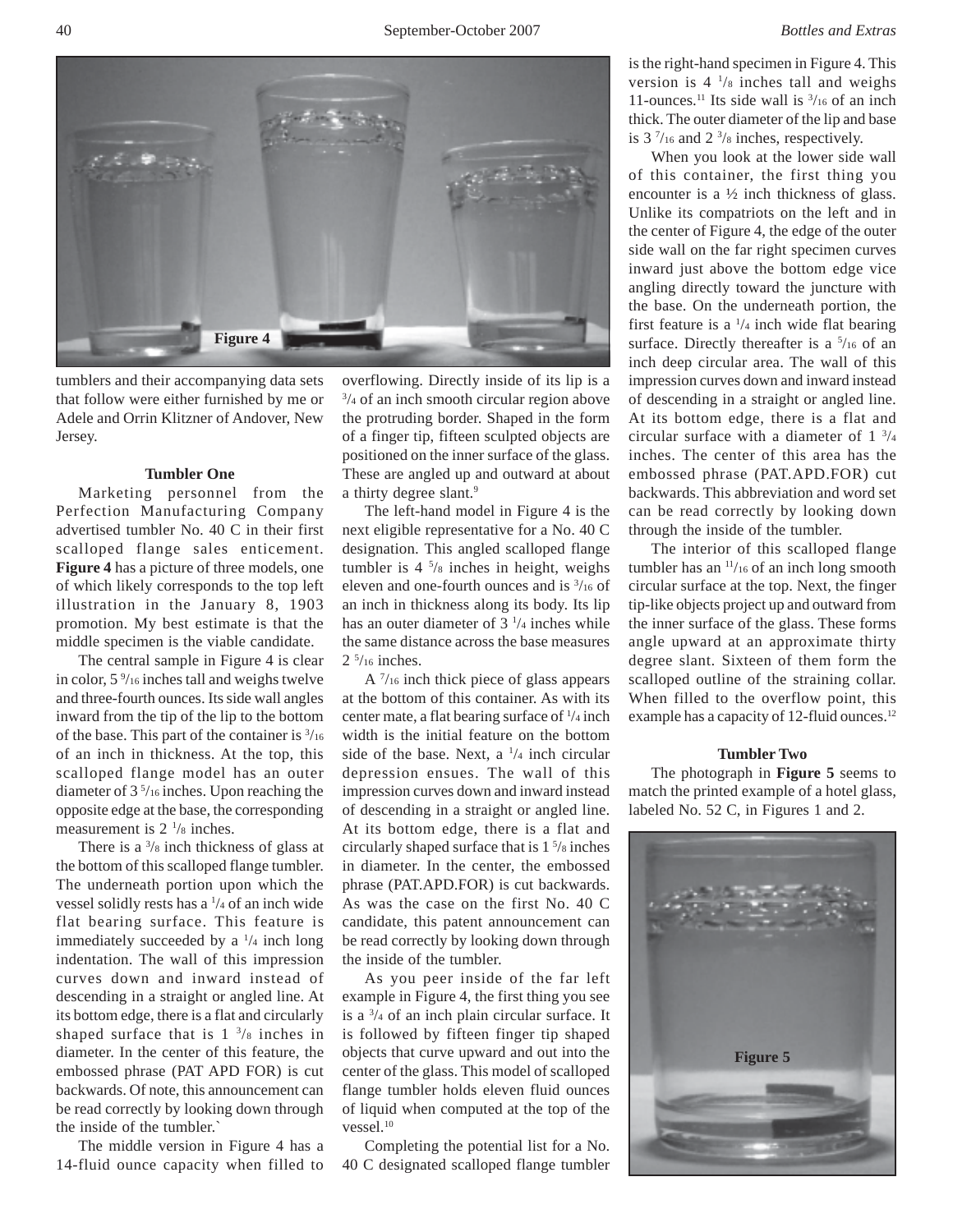As you can see, the pictured specimen has no pattern embossed on its exterior. It is clear in color with a  $\frac{3}{16}$  inch thickness. The height of the vessel comes to  $4\frac{1}{4}$ inches. At the top, the outer diameter of its lip is  $3<sup>1</sup>/4$  inches. The side wall of the container is straight and ends at a base which has a 2<sup>15</sup>/16 inches exterior diameter.

When grasped, my fingers, thumb and the palm of my hand encircle about twothirds of this tumbler. The wide circumference of the glass coupled with its 13-ounce weight makes it quite a handful for me to hold and manipulate.

The base on this version of a scalloped flange tumbler is approximately  $\frac{9}{16}$  of an inch in thickness. A slight inward curve at the end of the side wall merges expertly into the bearing surface on the underneath part of the glass. This flat surface is  $\frac{3}{16}$  of an inch in width. Directly thereafter, a  $\frac{5}{16}$ inch deep circular depression ensues. The wall of this impression curves down and inward instead of descending in a straight or angled line. At its bottom edge, there is a flat and circular surface which is  $2 \frac{5}{16}$ inches in diameter. In the center, the embossed phrase (PAT.APD.FOR.) is cut backwards. This alignment permits this announcement to be read correctly by looking down through the inside of the tumbler.

This model of scalloped flange tumbler holds eleven fluid ounces of liquid when filled to the tip. Inside of the lip of the glass, there is a  $\frac{13}{16}$  inch long circular plain surface just above the base of the scalloped flange collar. Seventeen finger tip shaped protrusions comprise this border. Their outer profile curves upward and out at an approximate thirty degree angle.13

### **Tumbler Three**

This unique version of a scalloped flange tumbler didn't appear in any advertisement that I've encountered from the Perfection Manufacturing Company. Seen in **Figure 6**, it comes from the collection of Adele and Orrin Klitzner.

Clear in color and without any embossed pattern on its exterior, this unique model is 5 inches tall and weighs  $\frac{3}{5}$  of a pound. Its outer lip has a diameter of 3 ½ inches. The side walls slope gently inward from the lip to about one-third of the way down the exterior. Thereafter, the remainder of the outer body is angled ever so slightly inward until it ends at a 2 inch wide base.

Besides its outer shape, another novel

aspect about this specimen is the personalize engraving that appears on its exterior. Looking at the picture of it in Figure 6, you can clearly see a series of downwardly pointing flowers connected by a looping single strand of simulated vine. Between each floral design are four ovals. This arrangement was completed with the word *Mother* prominently placed in the center-front position.

On the underneath portion, the phrase (PAT.APD.FOR) is embossed backwards so that it can be read correctly by looking down through the inside of the tumbler.

This distinctive edition holds eight fluid ounces measured at the top of the flange. When you peer down into the glass from above, the first thing you see is a  $\frac{3}{4}$  of an inch smooth circular region above the flange. The scalloped design of the collar is comprised of thirteen finger tip shaped objects that project outward from the inner surface. These facets are angled in an upward manner.

Look for Part Two of this article in the next issue of *Bottles and Extras*.

### **Endnotes:**

<sup>1</sup> The worldwide Internet marketplace sponsored by eBay has helped to bring forth more examples of the scalloped flange tumbler. Without the expanded insight afforded by this website, the availability classification for this style of glass would have continued to be in the very scarce to rarely seen category. But even with the



advent of eBay, this particular article is still quite uncommon and illusive to those searching for it.

2 *More Tableware from Fenn*, Barry L. Bernas, *Bottles and Extras*, Fall 2005, pg. 61. In addition to the above reference, I discussed the scalloped flange tumbler briefly in another *Bottles and Extras* article and my book. *More on Perfection*, Barry L. Bernas, *Bottles and Extras*, December 2000, pg. 11 and *Perfection Glass Company, One of Many Glass Houses in Washington, Pennsylvania*, Barry L. Bernas, 239 Ridge Avenue, Gettysburg, Pennsylvania 17325, 2005, pgs. 62-63.

3 *Crockery and Glass Journal*, January 8, 1903, pg. 52; Ibid, January 22, 1903, pg. 36; Ibid, January 29, 1903, pg. 36; Ibid, February 5, 1903, pg. 48; Ibid, February 12, 1903; Ibid, February 19, 1903, pg. 48; Ibid, February 26, 1903, pg. 48; Ibid, March 5, 1903, pg. 44; Ibid, March 12, 1903, pg. 36; Ibid, March 19, 1903, pg. 40 and Ibid, March 26, 1903, pg. 36. The text of the initial and subsequent ads for the Perfection Manufacturing scalloped flange tumbler reads as follows."Our Patent Scalloped Flange Tumblers OUTSELL ALL OTHERS. Ice cannot enter the mouth or touch the lips, causing embarrassing sipping noise and chilling the teeth. Ice Cream in soda cannot touch the lips or soil them while Flange strains perfectly, leaving all cream, fruit, seeds, etc., in the glass. Flange acts as cut off when removing cream with spoon. A perfect mixing glass and strainer. Elegance combined with comfort, convenience, cleanliness and economy. Retailing at regular tumbler prices. Send for catalog of Perfection Flange Tumblers and Separating Oils, Vinegars, Decanters, Syrups, Bar and Water Bottles. Perfection Mfg. Co. Office and Factory, Washington, Penna. Astor House, New York, February  $6<sup>th</sup>$  to  $14<sup>th</sup>$ ."

4 *Crockery and Glass Journal*, January 15, 1903, pg. 18. The text of the second promotion for scalloped flange tumblers is quoted in the following sentences. "That Flange? OUR PATENT Scalloped Flange Tumblers OUTSELL ALL OTHERS. WHY? Ice cannot enter the mouth or touch the lips, causing embarrassing sipping noise and chilling the teeth. Ice Cream in soda cannot touch the lips or soil them while Flange strains perfectly, leaving all cream, fruit, seeds, etc., in the glass. Flange acts as cut off when removing cream with spoon. A perfect mixing glass and strainer. Elegance combined with comfort,